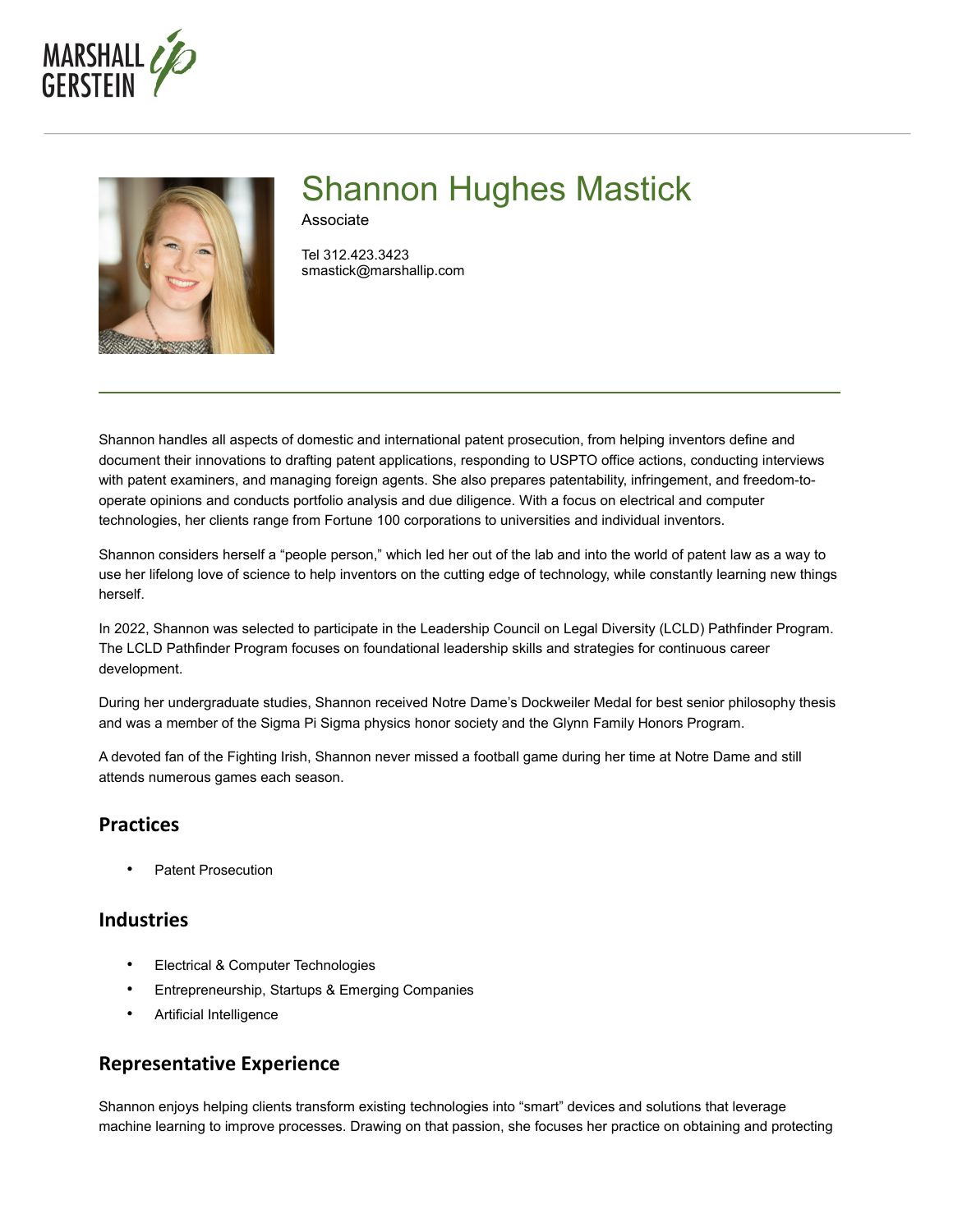

intellectual property rights in a post-Alice eligibility environment in the areas of computer science and software, as well as machine learning, neural networks, and other types of artificial intelligence (AI):

- Control systems, including safety enhancements for oil refineries and other hazardous environments
- Manufacturing automation
- Telecommunications, including mobile device technology and inflight internet connectivity for the airline industry
- Mobile applications and related connectivity
- Navigation technology
- Automation and safety technology for smart vehicles
- Inventory analysis and management
- Retail data analytics, including customer movements, purchasing activity, and other in-store behavior
- Pharmacy automation, including complex data analytics to prevent dangerous drug combinations
- Refrigeration and freezer systems, including smart controls and predictive learning
- Insurance services
- Medical devices, including non-invasive transcranial magnetic stimulation (TMS) therapies

## **Background and Credentials**

While earning her law degree, Shannon received a University of Notre Dame Law School Fellowship and the ABA-Bloomberg BNA Award for Excellence in the Study of Intellectual Property Law. She also was a member of the Intellectual Property Law Society and served as the production editor of the *Notre Dame Journal of Law, Ethics and Public Policy*. Additionally, Shannon participated in Notre Dame's Intellectual Property and Entrepreneurship Clinic, where she assisted clients in preparing patent and trademark applications.

## **Education**

- University of Notre Dame Law School (J.D.)
- University of Notre Dame (B.S.)
	- o Physics, Philosophy

#### **Bar Admissions**

- **Illinois**
- U.S. Patent and Trademark Office

## **Publications and Presentations**

- ["Protect Your Med Device IP,](https://www.marshallip.com/shannon-hughes-mastick/events/protect-your-med-device-ip-marshall-gerstein-joins-medstartr-healthcare-innovators-club-live-on-clubhouse/)" MedStartr Healthcare Innovators Club Event, Co-presenter, July 1, 2021.
- ["Protecting COVID-19-Related Software Innovations,](https://www.ipwatchdog.com/2020/08/28/protecting-covid-19-related-software-innovations/id=124647/)" Co-author, *IPWatchdog*, August 28, 2020.
- ["High Priority,](https://www.marshallip.com/insights/high-priority/)" Co-author, *Intellectual Property Magazine*, August 19, 2020.